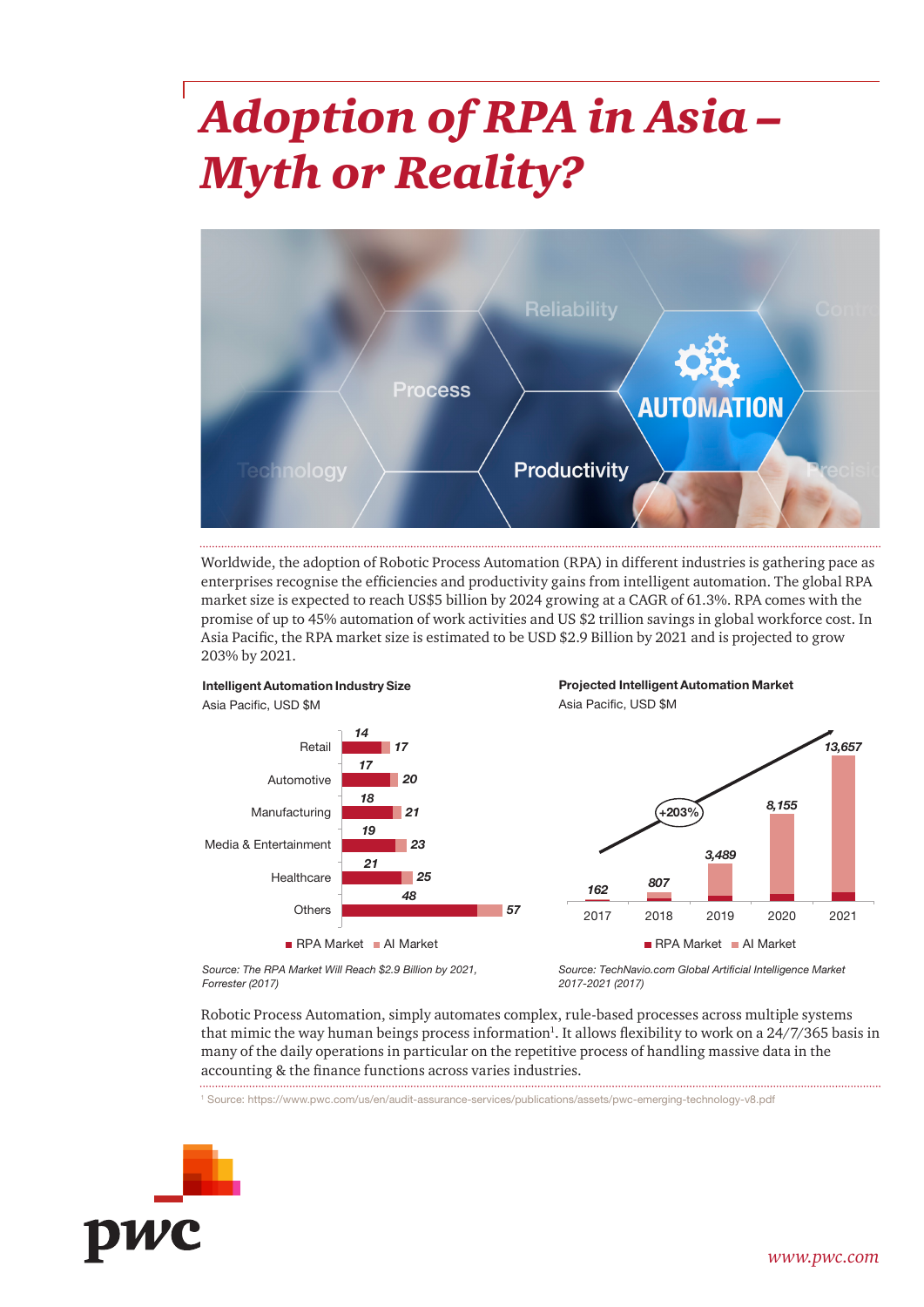To align factors at every level, so that the value of RPA may be maximised, PwC shares insights from selected clients (in media, retirement solutions and retail sectors) on some critical questions to consider when introducing RPA at scale.

*What were some of the initial concerns around RPA and how did your team manage it?*

**Media company:** Instead of focusing on the fears of disruption, the focus was on automation relieving tedious routine tasks and empowerment of employees through time savings. PwC did a demo which helped to manage concerns.



**Retirement Solutions Company:** The team welcomed the introduction of this technology, as in the past, we encountered challenges to keep junior team members occupied with transactional and manual tasks. Skepticism was managed by engagement with the teams through training, testing and piloting the process.



**Luxury Retail Company:** Explaining the value proposition of the RPA in a positive way was key. We communicated that this frees up people's time to invest in upskilling, allow us to scale and employee to work on more cognitive part of the job to create value. We explained that this is not about headcount or cost reduction. This is about digital finance which positions the business for the future. Overall, both management and employee welcomed it.

#### *Was RPA part of your innovation strategy?*



RPA is the way to go. **Luxury Retail Company:** Yes, it started two years ago when we started thinking about integrating technology and robotics in shared services to

increase its value proposition. We showcased this to President, CFO, CIO and other senior management and since seeing is believing, it led to realisation

**Media company:** We always look for process improvement opportunities and after seeing the RPA trends and demo by PwC, we strongly believe bringing

*What led you to invest in RPA with confidence?*

that RPA is the next thing.

**Media company:** We did two proof of concepts (PoC) which helped us to identify savings of working hours. After completion of two PoC, we gathered confidence to expand RPA into other realms.



**Retirement Solutions Company:** From the pilot run, we saw that time to market had reduced. The estimation of the time savings from the pilot run was approximately 800-1000 manhours/month. This evidence allayed the uncertainties and propelled us to invest in RPA with confidence.



**Luxury Retail Company:** We did a proof of concepts (PoC). Cost of entry is low enough, it is fast and not much time is needed to demonstrate results. The key is also the open-mindedness of senior management. They understand that IT is a strategic partner to business and that we have to be agile in this space.

*What were the expected benefits when you were considering introducing this technology?*

**Media company:** We track savings in RPA in different processes as there was considerable OT in manual processes. The benefits we are seeing are in time savings and in increase in quality of work, as the people are now freed up to take up more complex and analytical tasks.



**Retirement Solutions Company:** In addition to the short term capacity boost, the added benefit of the RPA was redeploying people into other value added tasks thus minimising staff turnover.



**Luxury Retail Company:** We were expecting elimination of human error, increase in accuracy, faster and lower cost benefits. Secondly, it relieves employee frustrations of executing transactions and thirdly, business can grow without increase in headcount. Therefore, RPA fits the bill of "better, faster and smarter."